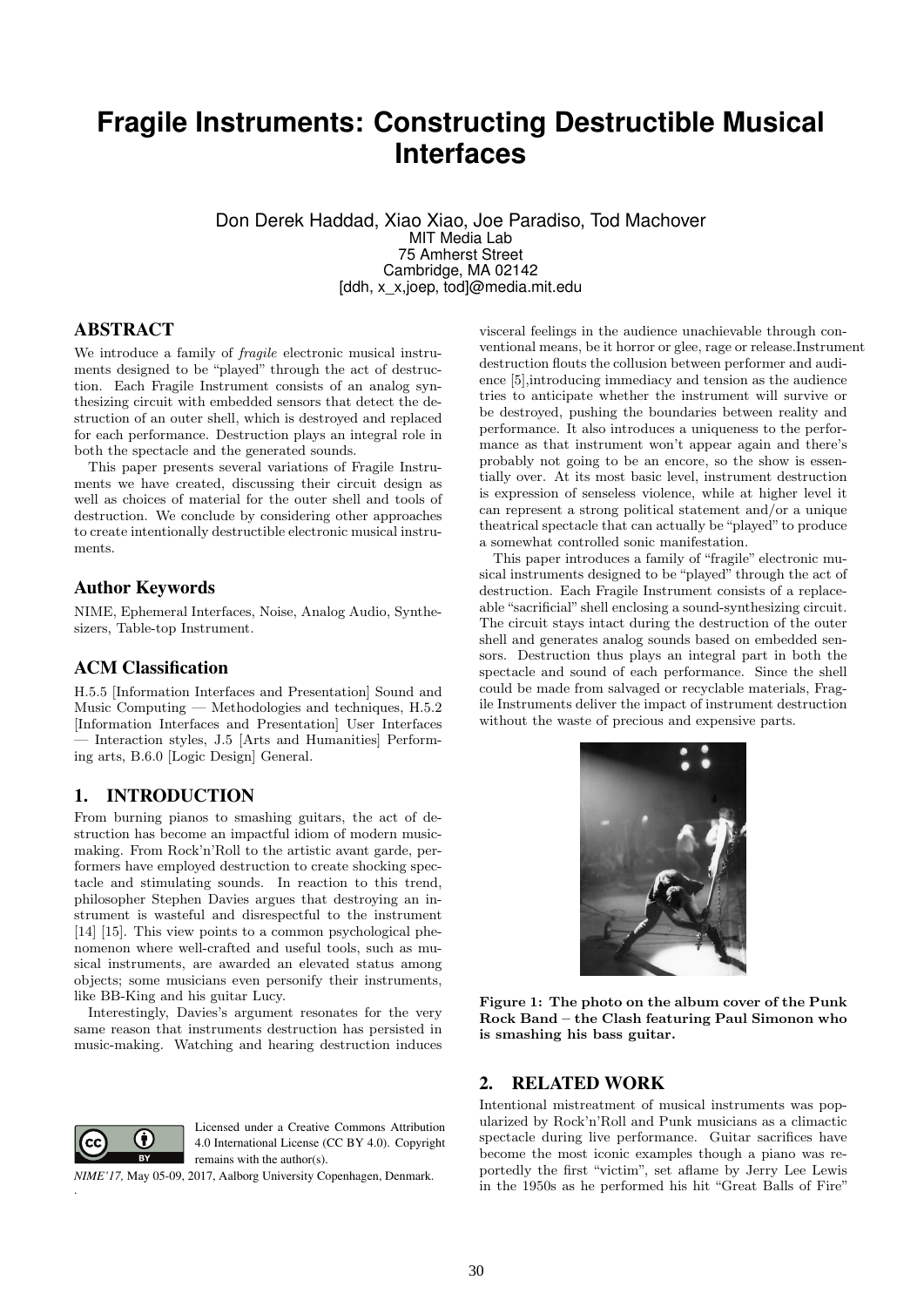[10]. Pete Townshend of The Who was the first to smash his guitar on stage in the 1960s [6]. Other artists introduced new variations on guitar sacrifice, including Jimi Hendrix, known to have smashed and burned his guitars, and Richie Blackmore of Deep Purple, who smashed his amplifier along with his guitar [2]. Stage sacrifice also extended to other instruments of the rock ensemble, such as the bass (Paul Simonon from the Clash), the organ (Keith Emerson from ELP) and drum set (Keith Moon from the Who).

Instrument destruction has found its way into a variety of other genres. In heavy metal Matteo Ravisio cites the Swedish guitarist Yngwie Malmsteen and keyboardist Christian "Flake" Lorenz of the German industrial band Rammstein [14]. Acid Mothers Temple is one of the new psychedelic rock bands whose unusual performances sometimes involve destroying older gear. The guitarist of the alt-rock band Muse reportedly destroyed a record of 140 guitars over a single tour. But the most bombastic of all may be the Japanese noise band Hanatarash, known for their extreme and dangerous live shows; once a venue was partly destroyed by a bulldozer [12].

Performance art of the post-war Avant-garde also featured instrument destruction. Here, no music was played in the traditional sense, but well-known instruments served a symbolic role as iconic cultural objects, and violence against them acted as artistic or political commentary to incite a strong emotional response. Such performances include Yoko Ono Piano Drop of Al Hansen and One for Violin Solo (1962) of Nam June Paik, both performances by Fluxus artists, and the "Piano Destruction Concerts" of Raphael Montañez Ortiz. More recently, Christian Marclay's video installation Guitar Drag (2000) explored similar themes [9].

Previous examples of instrument destruction prioritized the visual and symbolic dimensions of spectacle over pure sound. While the total effect of instrument destruction cannot be divorced from its visual and symbolic meaning, some musicians have experimented with destruction as a vehicle to explore unusual sounds. Composers Annea Lockwood and Diego Stocco recorded pieces featuring the sounds of burning and drowned pianos [8]. Jazz pianist Yosuke Yamashita performed on a burning piano, exploring changes in sound through his improvisations as the instrument gives in to flames. These destructive acts can be linked to extended piano techniques and prepared piano pioneered by post-war avant-garde composers such as Stockhausen, Cage, and Cowell, which have been labeled as "mistreatment" by purists [1].



Figure 2: Japanese Jazz Musician Yosuke Yamashita performing on a burned piano.

Destruction for the sake of music can also be found outside of traditional instruments. Tchaikovsky's 1812 Overture, often performed for the American Independence festivities features 16 canon fires, for both sound and spectacle. In the  $1940s$ , musique concrète [18] composers also experimented with destruction, such as Concrete PH of Iannis Xenaxis, which featured sounds from burning charcoal.

Fewer examples of destruction can be found in the world of electronic musical instruments. Most have been centered on creating interesting sounds rather than performative spectacle. Louis and Bebe Barron built overloaded circuits with parts that exploded to produce the unique sounds for the film Forbidden Planet (1956)[7]. More recently, "circuit benders" manipulate ready-made electronic devices in unintended ways to generate interesting effects. However these performances are not readily perceived as "device mistreatment" through the physical gestures of playing [19].

# 3. DESIGN



Figure 3: A series of table-top electronic music instruments feeding into a mixer. The instrument with a fragile sticker in a salvaged plastic box awaits its fate.

Our work explores how the new electronic musical instruments could be designed to allow control over both the spectacle and the sound of their destruction. These "fragile" instruments each consists of three main parts: a circuit, an enclosure, and tools for destruction.

Analog electronics lies at the heart of every fragile instrument. Each consists of one or more sensors (e.g. photoresistors, piezos, force sensitive resistors), whose output feeds into one or more analog sound-synthesizing circuits. The sensors detect the destruction that occurs and modulate the output of the synthesized sounds. This circuit is well-protected by an enclosure and stays intact during destruction.

Enclosures are the actual sites of destruction. They are meant to be destroyed each time and can be made from low-cost, recyclable, or salvaged materials such as plywood, plastic, or cardboard. Multiple destructible enclosures can nest within each other, like Matryoshka dolls, where the sensors could be distributed among each layer boosting the overall performance and sound. To better protect the circuit, the innermost enclosure should be more robust, unlike the outer ones.

The tools of destruction can also be included in the design of a fragile instrument. While all fragile instruments can be destroyed by bare hands, optional tools such as hammers, electric drills, and chainsaws, can add to the spectacle and soundscape of a performance. Like drum-sticks, guitar picks, and xylophone mallets for traditional instruments, these tools enable different ways of "playing".

While a large number of instruments can be created by mapping some aspect of a performer's gestures to sounds on a computer [17], we imposed the design constraint that our first set of instruments remain within the domain of analog electronics and everyday objects. We imposed this constraint for the following reasons: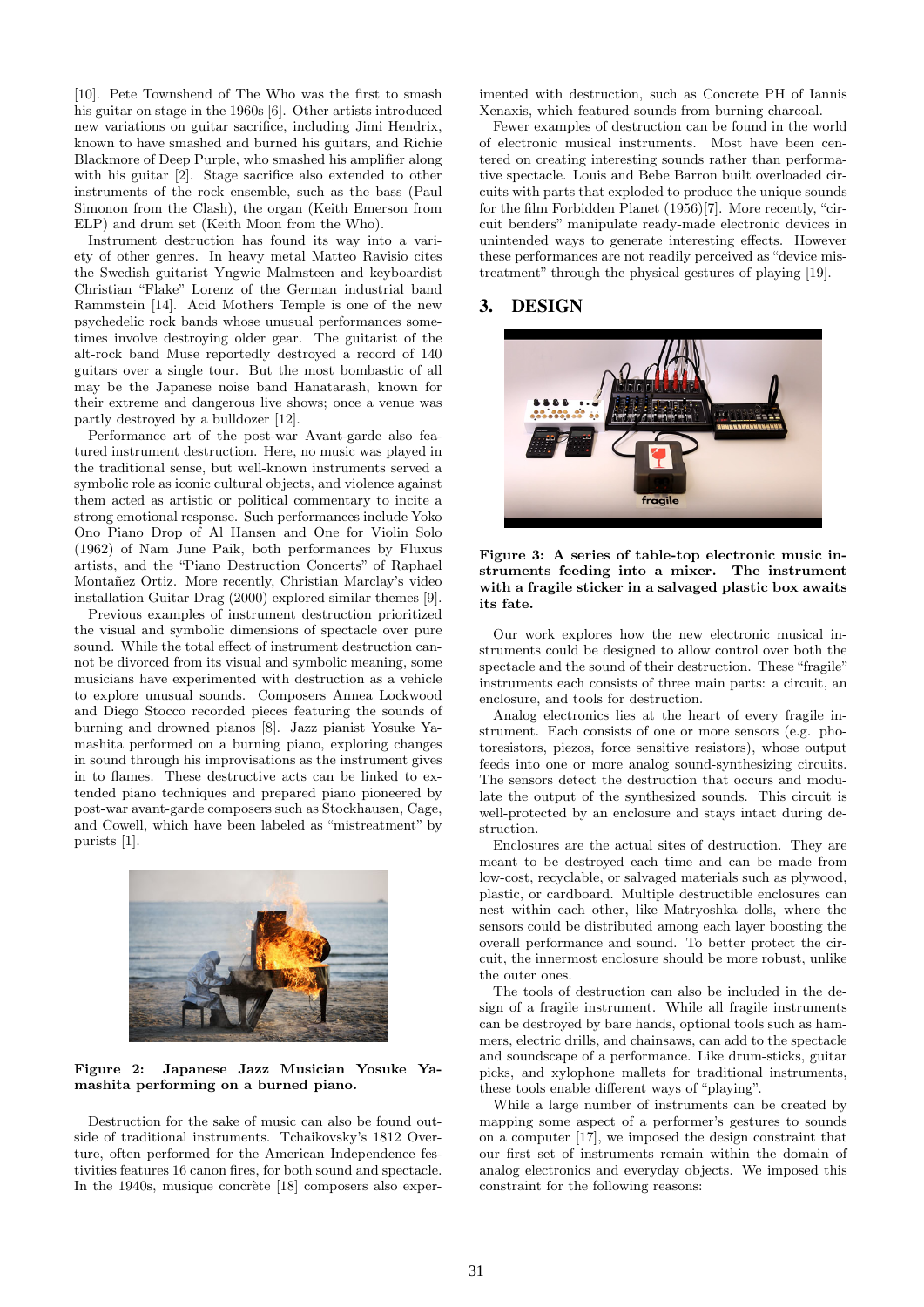

Figure 4: Nested boxes featuring a Laser-cut box "protecting" a cardboard box that encloses a metallic box carrying the fragile board.

- Latency: Purely analog circuits introduce no-noticeable latency in the translation between sensor signals and sound
- Expressivity: Analog electronics is known for its "richness" in synthesized sounds in the world of modular synthesizers [16]. The direct connection between sensing and synthesis enables subtle gestures to affect the resulting sound (e.g. the Theremin)
- Unpredictability: Analog circuits often yield surprising results. Because destruction is chaotic, we wanted our instruments to sound different each time they are "played".
- Affordability: One reason electronic musical instruments are not often destroyed may be due to their high cost. Fragile Instruments use only commonly found, inexpensive components that can be easily replaced. Hence limiting financial damages.
- Portability: All fragile Instruments are designed to be self-contained and "plug-and-play", requiring no special wiring. With the addition of wireless microphone transmitters, fragile instruments can be made untethered, which allows them to be thrown across the stage or smashed against walls.

# 4. PROTOTYPES

Numerous fragile instruments can be created based on variations in circuit design, enclosure materials, and tools used. We now describe some prototypes that we have explored.

# 4.1 Circuit



Figure 5: Fragile board that accepts up to 4 different input sensors.

Several digital logic gates live at the core of every fragile circuit. We experimented with several variations of the circuit to yield different sounds. The simplest circuit is the oscillator and it requires only three components: a variable resistor, a capacitor, and an inverting Schmitt trigger

(74HC14). The variable resistor serves as the sensor that affects the frequency. Any part with variable resistance could be used, such as a photoresistor, force-sensitive resistor (FSR), flex sensor, or resistive fabric. The frequency of the oscillation is calculated and approximated using the formulas below.

$$
f = \frac{1}{RCLn(\frac{V_{T+}(V_{cc}-V_{T-})}{V_{T-}(V_{cc}-V_{T+})})}
$$
(1)

$$
f = \frac{0.82}{RC}
$$
 (2)

In equation 1, R is the resistance of the variable resistor in Ohms and C is the value of the capacitor in Farads. The natural logarithmic part of the equation calculates the amount of hysteresis induced by the circuit at a given supply voltage (VCC) and could be retrieved from the Fairchild datasheet [4]. The simplified frequency for our condition is calculated in equation 2.

For example, a photoresistor of value 100K Ohm, coupled with a 0.1 uF Capacitor would give a frequency ranging from 80 to 800Hz which is an ideal frequency for audible square waves. Some of our circuits were powered by 9V batteries and regulated with an LM7805 linear voltage regulator chip powering the inverters with 5V DC. Other circuits were powered directly by 3xAAA batteries providing the inverters with 4.5V DC.

Another type of fragile circuit contains oscillators made by dual-input Schmitt trigger-based NAND gate from the CMOS 4000 series (CD4093), where the frequency could also be approximated using the simplified equation 2. Frequency modulation is achieved by cascading an even number of dual inputs gated oscillators, which results in more complex, chaotic behavior that translates to more interesting sounds. Even more variability and unpredictability of sound can be achieved by introducing feedback between the gates coupled with tilt-switches or cheap accelerometers.

These oscillators can also be used in conjunction with an ISD1600B. Allowing the control of the playback speed of this chip that can record few seconds of audio when coupled with a tiny electret condenser microphone. The sensor controlling the RC component of equation 1 and 2 shapes the interaction of any fragile instrument with such a sampler circuit. For example, we can create an instrument that screams "ouch!" when it is struck based on how it is struck.



Figure 6: Schematic showing 4 cascading gated oscillators used in various fragile instruments inspired by Nicolas Collins's Handmade Electronic Music [3] and Benoît Maubrey's work on the Audio Ballerinas and Geishas [13].

Our last fragile circuit makes use of the acoustic waves generated by the force of impact during destruction, which resonates the inside of the enclosure and vibrates a ceramic piezo pickup disc. The audio signal recorded by the smash is then synthesized and sampled back at speeds controlled by the samplers oscillator. One sound transformation we explored involves a ring-modulator and a reverb effect.